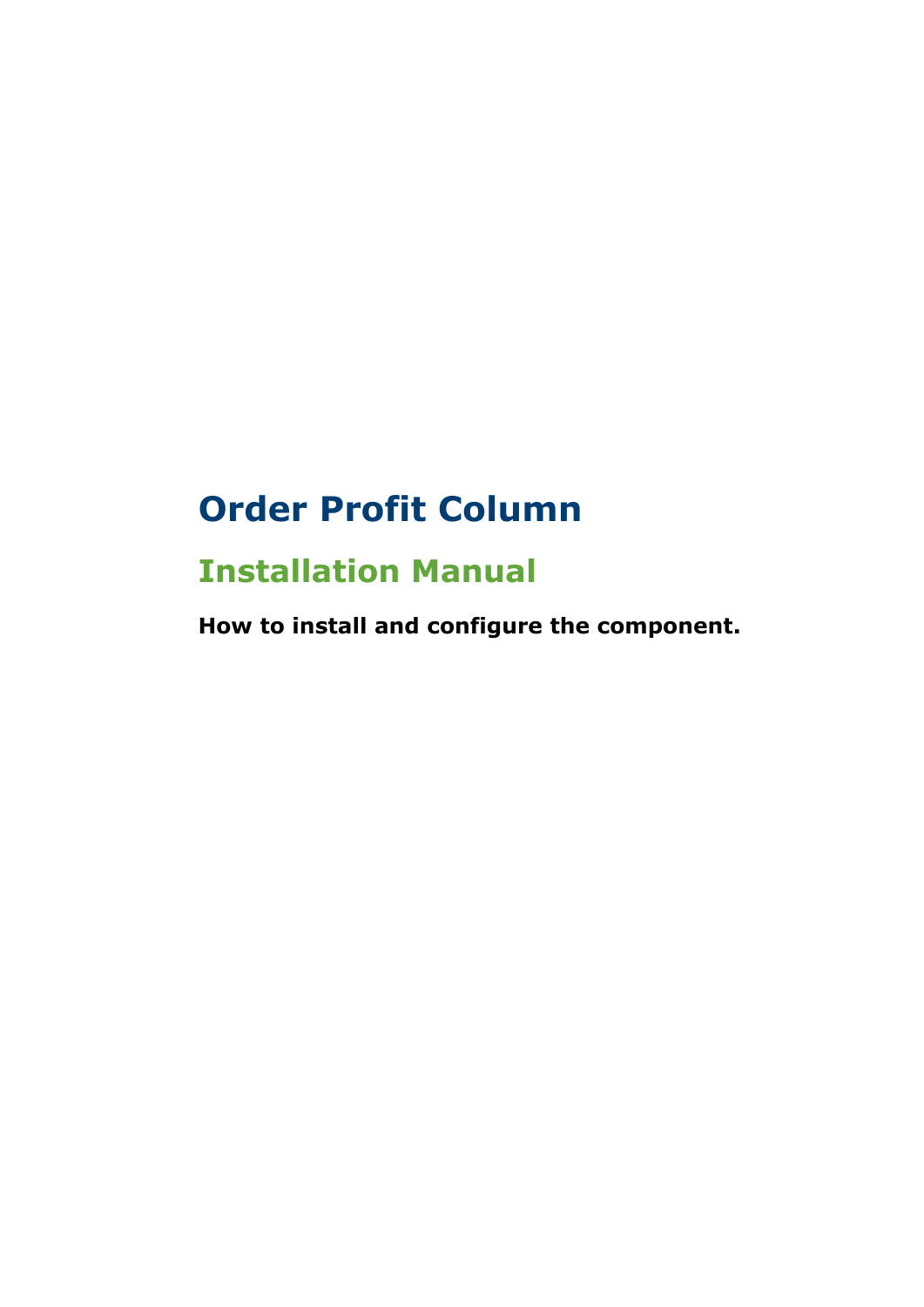### **1. Download the extension.**

The zip file contains the module files.

Unzip the file and you would see directories like Block,Helper,etc,Ui and view and it has the files as seen in the image



#### **2. Install the extension**

Browse to the Magento root directory where Magento 2.x is installed.

Browse to the path **/app/code** inside Magento root directory, create a directory **Dw** and sub-directory **Profit** inside.

Copy the content of the unzip extension into **app/code/Dw/Profit**.

The directory hierarchy should look like as shown in the image below :